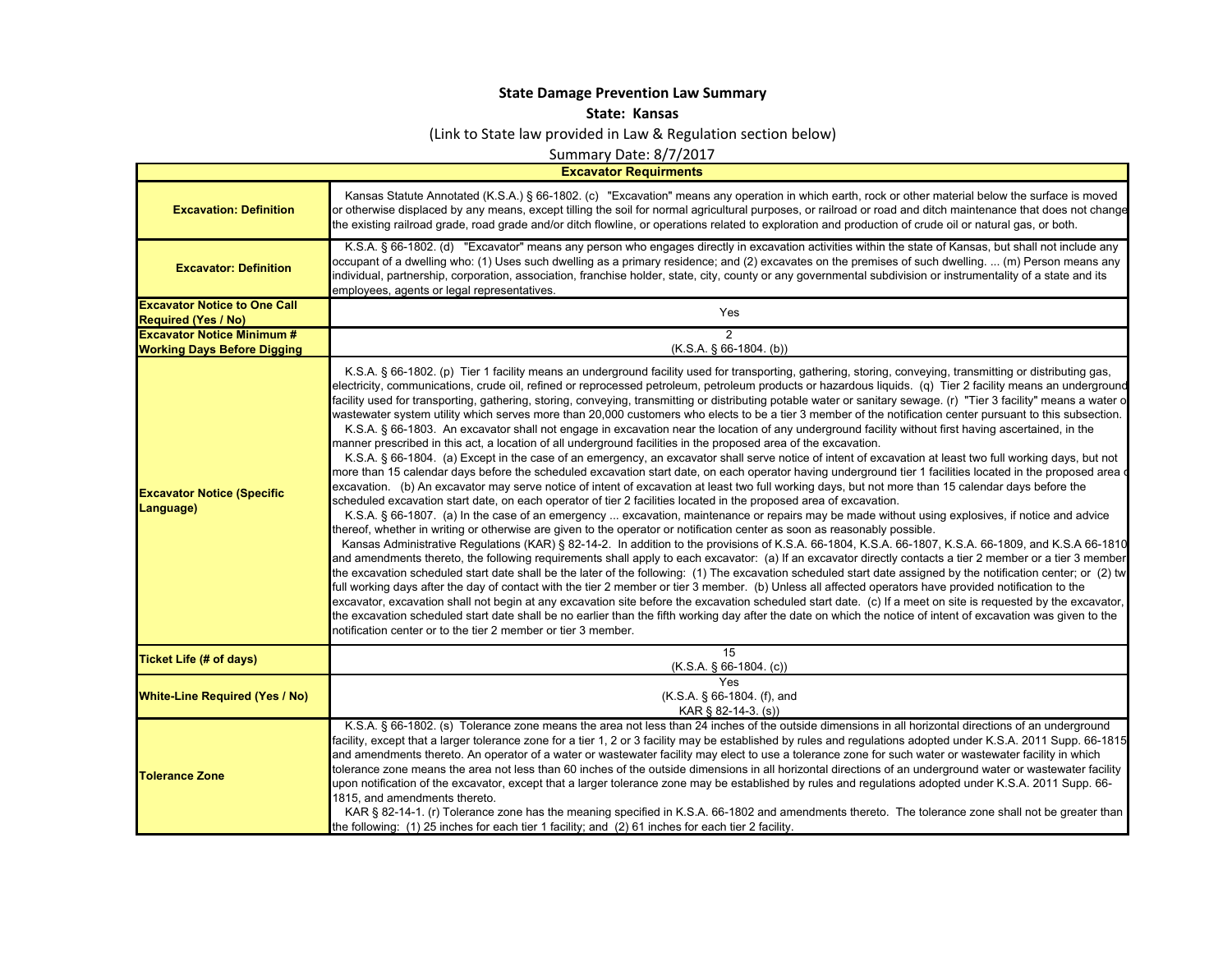| <b>Special Digging Requirements</b><br><b>Within Tolerance Zone (Specific</b><br>Language)                    | K.S.A. § 66-1809 (a) Upon receiving information as provided in K.S.A. 2001 Supp. 68-1806, and amendments thereto, an excavator shall exercise such<br>reasonable care as may be necessary for the protection of any underground facility in and near the construction area when working in close proximity to any<br>such underground facility.<br>KAR § 82-14-1 (n) Reasonable care means the precautions taken by an excavator to conduct an excavation in a careful and prudent manner. Reasonabl<br>care shall include the following: (I) Providing for proper support and backfill around all existing underground facilities; (2) using nonintrusive means, as<br>necessary, to expose the existing facility in order to visually determine that there will be no conflict between the facility and the proposed excavation path<br>when the path is within the tolerance zone of the existing facility; (3) exposing the existing facility at intervals as often as necessary to avoid damage when<br>the proposed excavation path is parallel to and within the tolerance zone of an existing facility; and (4) maintaining the visibility of the markings that indicate<br>the location of underground utilities throughout the excavation period.                                                                                                                                                                                                                                                                                                                                                                                                                     |  |
|---------------------------------------------------------------------------------------------------------------|---------------------------------------------------------------------------------------------------------------------------------------------------------------------------------------------------------------------------------------------------------------------------------------------------------------------------------------------------------------------------------------------------------------------------------------------------------------------------------------------------------------------------------------------------------------------------------------------------------------------------------------------------------------------------------------------------------------------------------------------------------------------------------------------------------------------------------------------------------------------------------------------------------------------------------------------------------------------------------------------------------------------------------------------------------------------------------------------------------------------------------------------------------------------------------------------------------------------------------------------------------------------------------------------------------------------------------------------------------------------------------------------------------------------------------------------------------------------------------------------------------------------------------------------------------------------------------------------------------------------------------------------------------------------------------|--|
| <b>Hand Dig / Vacuum or Soft</b><br><b>Excavation Within Tolerance Zone</b><br>(Yes / No)                     | Yes<br>(KAR § 82-14-1 (n))                                                                                                                                                                                                                                                                                                                                                                                                                                                                                                                                                                                                                                                                                                                                                                                                                                                                                                                                                                                                                                                                                                                                                                                                                                                                                                                                                                                                                                                                                                                                                                                                                                                      |  |
| <b>Preserve / Maintain Marks</b><br>Required (Yes / No)                                                       | Yes<br>$(KAR \S 82-14-1 (n))$                                                                                                                                                                                                                                                                                                                                                                                                                                                                                                                                                                                                                                                                                                                                                                                                                                                                                                                                                                                                                                                                                                                                                                                                                                                                                                                                                                                                                                                                                                                                                                                                                                                   |  |
| <b>Call Again If No Response from</b><br><b>Operator Or Signs Of Unmarked</b><br><b>Facilities (Yes / No)</b> | No<br>(Reference K.S.A. § 66-1806. (e) and (f))                                                                                                                                                                                                                                                                                                                                                                                                                                                                                                                                                                                                                                                                                                                                                                                                                                                                                                                                                                                                                                                                                                                                                                                                                                                                                                                                                                                                                                                                                                                                                                                                                                 |  |
| <b>Notify One-Call if Marks Moved or</b><br>No Longer Visible (Yes / No)                                      | No<br>(Reference K.S.A. § 66-1806. (e))                                                                                                                                                                                                                                                                                                                                                                                                                                                                                                                                                                                                                                                                                                                                                                                                                                                                                                                                                                                                                                                                                                                                                                                                                                                                                                                                                                                                                                                                                                                                                                                                                                         |  |
| <b>Special Language Regarding</b><br><b>Trenchless Technology (Yes / No)</b>                                  | Yes<br>(K.S.A. § 66-1809. (b), and<br>KAR § 82-14-2. (j))                                                                                                                                                                                                                                                                                                                                                                                                                                                                                                                                                                                                                                                                                                                                                                                                                                                                                                                                                                                                                                                                                                                                                                                                                                                                                                                                                                                                                                                                                                                                                                                                                       |  |
| <b>Separate Locate Request</b><br><b>Required for Each Excavator (Yes)</b><br>/ No)                           | Yes<br>(K.S.A. § 66-1804. (a), and<br>KAR § 82-14-2.)                                                                                                                                                                                                                                                                                                                                                                                                                                                                                                                                                                                                                                                                                                                                                                                                                                                                                                                                                                                                                                                                                                                                                                                                                                                                                                                                                                                                                                                                                                                                                                                                                           |  |
| <b>Notify Operator of Damage (Yes /</b><br>No)                                                                | Yes<br>(K.S.A. § 66-1810, and<br>KAR $\S$ 82-14-2. (k))                                                                                                                                                                                                                                                                                                                                                                                                                                                                                                                                                                                                                                                                                                                                                                                                                                                                                                                                                                                                                                                                                                                                                                                                                                                                                                                                                                                                                                                                                                                                                                                                                         |  |
| <b>Notify One Call Center of Damage</b><br>(Yes / No)                                                         | No                                                                                                                                                                                                                                                                                                                                                                                                                                                                                                                                                                                                                                                                                                                                                                                                                                                                                                                                                                                                                                                                                                                                                                                                                                                                                                                                                                                                                                                                                                                                                                                                                                                                              |  |
| <b>Call 911 if Hazardous Materials</b><br><b>Released (Yes / No)</b>                                          | Yes<br>$(K.S.A. § 66-1810)$                                                                                                                                                                                                                                                                                                                                                                                                                                                                                                                                                                                                                                                                                                                                                                                                                                                                                                                                                                                                                                                                                                                                                                                                                                                                                                                                                                                                                                                                                                                                                                                                                                                     |  |
| <b>Notice Exemptions (Yes / No)</b>                                                                           | Yes                                                                                                                                                                                                                                                                                                                                                                                                                                                                                                                                                                                                                                                                                                                                                                                                                                                                                                                                                                                                                                                                                                                                                                                                                                                                                                                                                                                                                                                                                                                                                                                                                                                                             |  |
| <b>Notice Exemptions (Specific</b><br>Language))                                                              | K.S.A. § 66-1802. (c) Excavation means any operation in which earth, rock or other material below the surface is moved or otherwise displaced by any<br>means, except tilling the soil for normal agricultural purposes, or railroad or road and ditch maintenance that does not change the existing railroad grade,<br>road grade and/or ditch flowline, or operations related to exploration and production of crude oil or natural gas, or both. (d) Excavator means any person<br>who engages directly in excavation activities within the state of Kansas, but shall not include any occupant of a dwelling who: (1) Uses such dwelling as a<br>primary residence; and (2) excavates on the premises of such dwelling.<br>K.S.A. § 66-1804. (a) Except in the case of an emergency, an excavator shall serve notice of intent of excavation  on each operator having<br>underground tier 1 facilities located in the proposed area of excavation (g) The provisions of this section shall not apply to a preengineered project or a<br>permitted project, except that the excavators shall be required to give notification in accordance with this section prior to starting such project.<br>K.S.A. § 66-1807. (a) In the case of an emergency  excavation, maintenance or repairs may be made without using explosives, if notice and advice<br>thereof, whether in writing or otherwise are given to the operator or notification center as soon as reasonably possible.<br>NOTE: It is the legal opinion of the Kansas Corporation Commission that Kansas does not exempt municipals, state agencies or their contractors from<br>one call notification requirements. |  |
| <b>Operator Response</b>                                                                                      |                                                                                                                                                                                                                                                                                                                                                                                                                                                                                                                                                                                                                                                                                                                                                                                                                                                                                                                                                                                                                                                                                                                                                                                                                                                                                                                                                                                                                                                                                                                                                                                                                                                                                 |  |
| Minimum # Days for Operator to<br><b>Respond After Receiving Notice</b><br>(Generally)                        | 2                                                                                                                                                                                                                                                                                                                                                                                                                                                                                                                                                                                                                                                                                                                                                                                                                                                                                                                                                                                                                                                                                                                                                                                                                                                                                                                                                                                                                                                                                                                                                                                                                                                                               |  |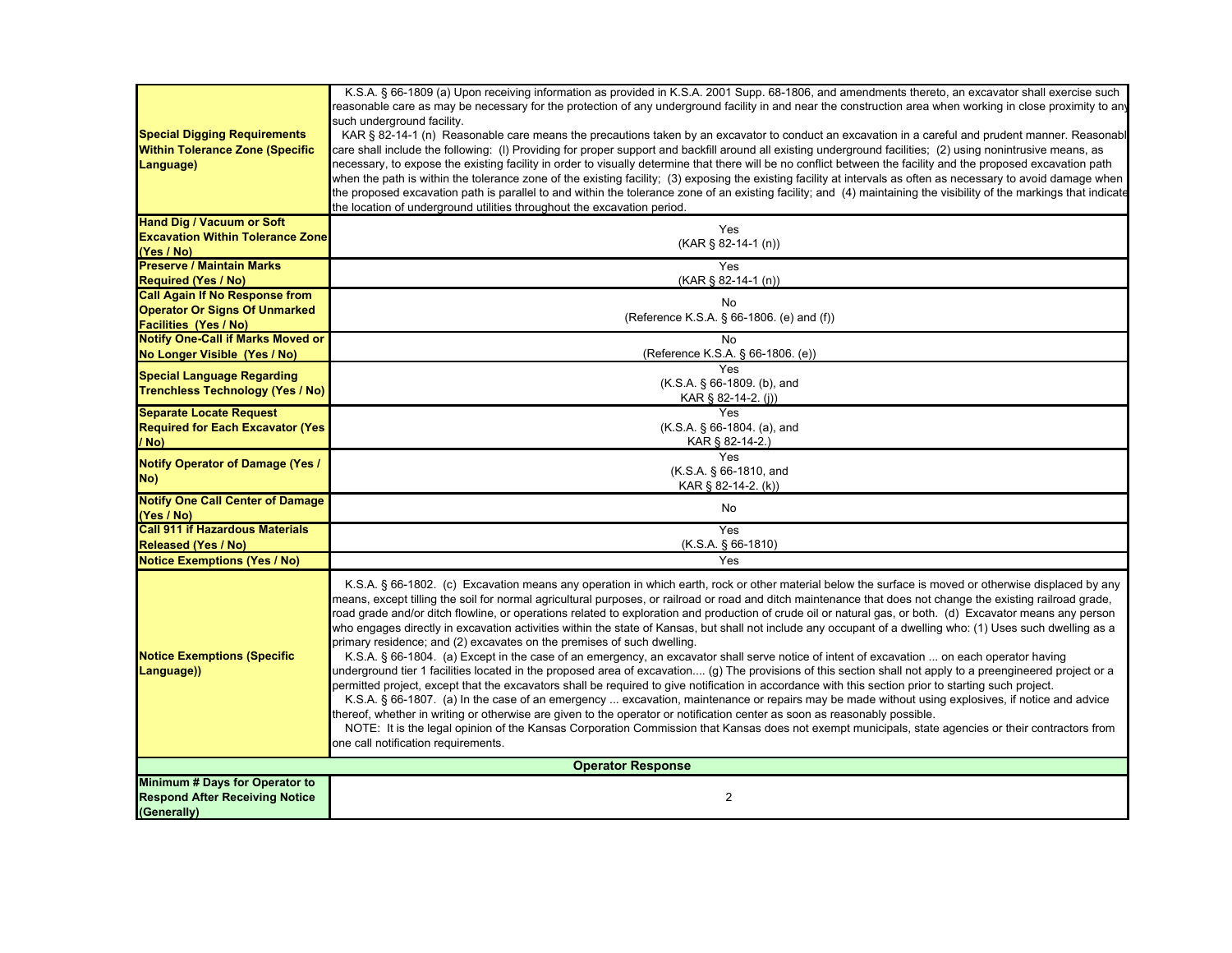| <b>Operator Requirements to</b><br><b>Respond to Locate Notification</b><br>(Specific Language)            | K.S.A. § 66-1806. (a) Within two working days, beginning on the later of the first working day after the excavator has filed notice of intent to excavate or<br>the first day after the excavator has whitelined the excavation site, an operator served with notice, unless otherwise agreed between the parties, shall inform<br>the excavator of the tolerance zone of the underground facilities of the operator in the area of the planned excavation by marking, flagging or other<br>acceptable method. (b) If the operator of tier 2 facilities cannot accurately mark the tolerance zone, such operator shall mark the approximate location to th<br>best of its ability, notify the excavator that the markings may not be accurate, and provide additional guidance to the excavator in locating the facilities as<br>needed during the excavation. (c) The operator of tier 2 facilities shall not be required to provide notification of the tolerance zone for facilities which are at<br>depth at least two feet deeper than the excavator plans to excavate but does have to notify the excavator of their existence. (d) If the operator of a tier 1<br>acility has no underground facilities in the area of the proposed excavation, such operator, before the excavation start date, shall notify the excavator that it<br>nas no facilities in the area of proposed excavation by telephone, facsimile, marking the area all clear or by other technology that may be developed for suc<br>purposes.<br>KAR § 82-14-3. (f) Except in cases of emergencies or separate agreements between the parties, each operator of a tier 1 facility shall perform one of the<br>following, within the two working days before the excavation scheduled start date assigned by the notification center: (1) Inform the excavator of the locatio<br>of the tolerance zone of the operator's underground facilities in the area described in the notice of intent of excavation; or (2) notify the excavator that the<br>operator has no facilities in the area described in the notice of intent of excavation. (g) Except in cases of emergencies or separate agreements between the<br>parties, the operator of a tier 2 facility shall perform one of the following within the two working days before the excavation scheduled start date assigned by<br>the notification center or the tier 2 member or tier 3 member, whichever is later: (1) Mark the location of its facilities according to the requirements of<br>subsections (m) and (n) in the area described in the notice of intent of excavation and, if applicable, notify the excavator of the operator's election to require<br>a tolerance zone of 60 inches; or (2) inform the excavator that the operator's underground facilities are expected to be at least two feet deeper than the<br>excavator's planned excavation depth and that the location of its facilities will not be provided for the affected tier 2 facilities. (h) Each operator of a tier 2<br>acility that notifies an excavator of its election to require a tolerance zone of 60 inches shall record and maintain the following records of the notification for<br>at least two years:  (i) Each operator of a tier 2 facility that notifies an excavator of its election not to provide locates for its facilities that are expected to be<br>two feet deeper than the excavator's maximum planned excavation depth shall record and maintain the following records of the notification for at least two<br>years:  (j) If the operator of a tier 2 facility is unable to provide the location of its facilities within a 60-inch tolerance zone, the operator shall mark the<br>approximate location of its facilities to the best of its ability, notify the excavator that the markings could be inaccurate, remain on site or in the vicinity of the<br>excavation, and provide additional guidance to the excavator in locating the facilities as needed during the excavation. |
|------------------------------------------------------------------------------------------------------------|-----------------------------------------------------------------------------------------------------------------------------------------------------------------------------------------------------------------------------------------------------------------------------------------------------------------------------------------------------------------------------------------------------------------------------------------------------------------------------------------------------------------------------------------------------------------------------------------------------------------------------------------------------------------------------------------------------------------------------------------------------------------------------------------------------------------------------------------------------------------------------------------------------------------------------------------------------------------------------------------------------------------------------------------------------------------------------------------------------------------------------------------------------------------------------------------------------------------------------------------------------------------------------------------------------------------------------------------------------------------------------------------------------------------------------------------------------------------------------------------------------------------------------------------------------------------------------------------------------------------------------------------------------------------------------------------------------------------------------------------------------------------------------------------------------------------------------------------------------------------------------------------------------------------------------------------------------------------------------------------------------------------------------------------------------------------------------------------------------------------------------------------------------------------------------------------------------------------------------------------------------------------------------------------------------------------------------------------------------------------------------------------------------------------------------------------------------------------------------------------------------------------------------------------------------------------------------------------------------------------------------------------------------------------------------------------------------------------------------------------------------------------------------------------------------------------------------------------------------------------------------------------------------------------------------------------------------------------------------------------------------------------------------------------------------------------------------------------------------------------------------------------------------------------------------------------------------------------------------------------------------------------------------------------------------------------------------------------------------------------------------------------------------------------------------------------------------------------------------------------------------------------------------------------------------------------------------------------------------------------------------------------------------------------------------------------------------------------------------------------------------------------------------------------------------------------------------------------------------------------------------------------------------------------------------------------------------------------------------------------------------------------------------------------|
| <b>Minimum Standards for Locator</b><br>Qualifications (Yes / No)                                          | No                                                                                                                                                                                                                                                                                                                                                                                                                                                                                                                                                                                                                                                                                                                                                                                                                                                                                                                                                                                                                                                                                                                                                                                                                                                                                                                                                                                                                                                                                                                                                                                                                                                                                                                                                                                                                                                                                                                                                                                                                                                                                                                                                                                                                                                                                                                                                                                                                                                                                                                                                                                                                                                                                                                                                                                                                                                                                                                                                                                                                                                                                                                                                                                                                                                                                                                                                                                                                                                                                                                                                                                                                                                                                                                                                                                                                                                                                                                                                                                                                                      |
| <b>Minimum Standards for Locator</b><br><b>Qualifications</b><br>(Specific Language)                       | Not addressed. (Only reference is KAR § 82-14-3. (e) Each tier 3 member shall perform the following:  (8) employ at least two technically qualified<br>ndividuals whose job function is dedicated to the location of underground utilities."                                                                                                                                                                                                                                                                                                                                                                                                                                                                                                                                                                                                                                                                                                                                                                                                                                                                                                                                                                                                                                                                                                                                                                                                                                                                                                                                                                                                                                                                                                                                                                                                                                                                                                                                                                                                                                                                                                                                                                                                                                                                                                                                                                                                                                                                                                                                                                                                                                                                                                                                                                                                                                                                                                                                                                                                                                                                                                                                                                                                                                                                                                                                                                                                                                                                                                                                                                                                                                                                                                                                                                                                                                                                                                                                                                                            |
| <b>Law Specifies Marking Standards</b><br><b>Other Than Color</b><br>(Yes / No)                            | No                                                                                                                                                                                                                                                                                                                                                                                                                                                                                                                                                                                                                                                                                                                                                                                                                                                                                                                                                                                                                                                                                                                                                                                                                                                                                                                                                                                                                                                                                                                                                                                                                                                                                                                                                                                                                                                                                                                                                                                                                                                                                                                                                                                                                                                                                                                                                                                                                                                                                                                                                                                                                                                                                                                                                                                                                                                                                                                                                                                                                                                                                                                                                                                                                                                                                                                                                                                                                                                                                                                                                                                                                                                                                                                                                                                                                                                                                                                                                                                                                                      |
| <b>Law Specifies Marking Standards</b><br><b>Other Than Color (Specific</b><br>Language)                   | Not addressed.<br>(Reference KAR § 82-14-3. (I) and (m))                                                                                                                                                                                                                                                                                                                                                                                                                                                                                                                                                                                                                                                                                                                                                                                                                                                                                                                                                                                                                                                                                                                                                                                                                                                                                                                                                                                                                                                                                                                                                                                                                                                                                                                                                                                                                                                                                                                                                                                                                                                                                                                                                                                                                                                                                                                                                                                                                                                                                                                                                                                                                                                                                                                                                                                                                                                                                                                                                                                                                                                                                                                                                                                                                                                                                                                                                                                                                                                                                                                                                                                                                                                                                                                                                                                                                                                                                                                                                                                |
| Law Includes Specific Language<br><b>For Operators To Locate Sewer</b><br>Laterals (Yes / No)              | No                                                                                                                                                                                                                                                                                                                                                                                                                                                                                                                                                                                                                                                                                                                                                                                                                                                                                                                                                                                                                                                                                                                                                                                                                                                                                                                                                                                                                                                                                                                                                                                                                                                                                                                                                                                                                                                                                                                                                                                                                                                                                                                                                                                                                                                                                                                                                                                                                                                                                                                                                                                                                                                                                                                                                                                                                                                                                                                                                                                                                                                                                                                                                                                                                                                                                                                                                                                                                                                                                                                                                                                                                                                                                                                                                                                                                                                                                                                                                                                                                                      |
| Law Includes Specific Language<br><b>For Operators To Locate</b><br><b>Abandoned Facilities (Yes / No)</b> | No                                                                                                                                                                                                                                                                                                                                                                                                                                                                                                                                                                                                                                                                                                                                                                                                                                                                                                                                                                                                                                                                                                                                                                                                                                                                                                                                                                                                                                                                                                                                                                                                                                                                                                                                                                                                                                                                                                                                                                                                                                                                                                                                                                                                                                                                                                                                                                                                                                                                                                                                                                                                                                                                                                                                                                                                                                                                                                                                                                                                                                                                                                                                                                                                                                                                                                                                                                                                                                                                                                                                                                                                                                                                                                                                                                                                                                                                                                                                                                                                                                      |
| <b>Operator Must Locate Abandoned</b><br><b>Facilities</b><br>(Specific Language)                          | Not addressed.                                                                                                                                                                                                                                                                                                                                                                                                                                                                                                                                                                                                                                                                                                                                                                                                                                                                                                                                                                                                                                                                                                                                                                                                                                                                                                                                                                                                                                                                                                                                                                                                                                                                                                                                                                                                                                                                                                                                                                                                                                                                                                                                                                                                                                                                                                                                                                                                                                                                                                                                                                                                                                                                                                                                                                                                                                                                                                                                                                                                                                                                                                                                                                                                                                                                                                                                                                                                                                                                                                                                                                                                                                                                                                                                                                                                                                                                                                                                                                                                                          |
| <b>Positive Response Required -</b><br><b>Operator Contact Excavator</b><br>(Yes / No)                     | No                                                                                                                                                                                                                                                                                                                                                                                                                                                                                                                                                                                                                                                                                                                                                                                                                                                                                                                                                                                                                                                                                                                                                                                                                                                                                                                                                                                                                                                                                                                                                                                                                                                                                                                                                                                                                                                                                                                                                                                                                                                                                                                                                                                                                                                                                                                                                                                                                                                                                                                                                                                                                                                                                                                                                                                                                                                                                                                                                                                                                                                                                                                                                                                                                                                                                                                                                                                                                                                                                                                                                                                                                                                                                                                                                                                                                                                                                                                                                                                                                                      |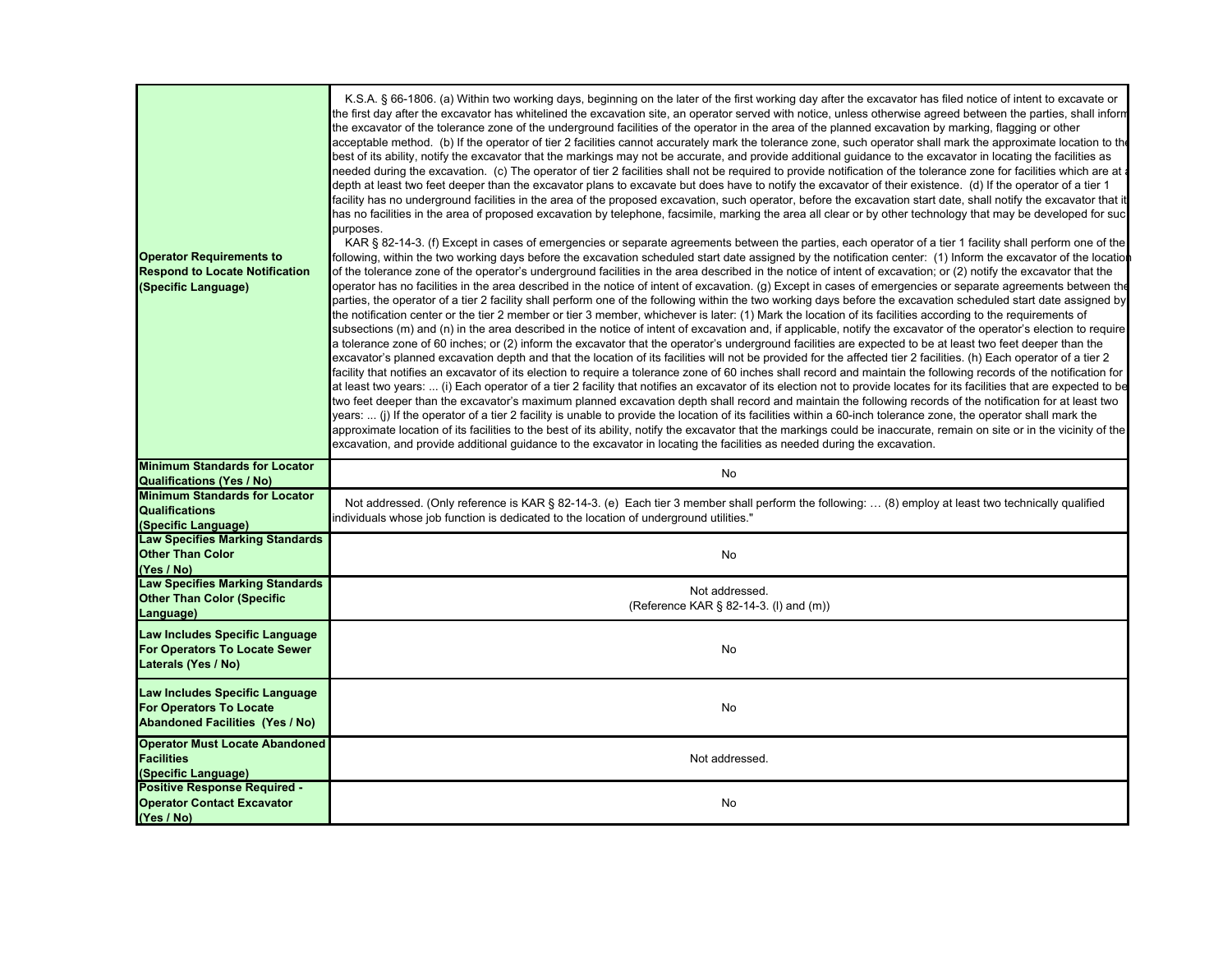| <b>Positive Response Required -</b>         |                                                                                                                                                                                                                                                                                                                                                                                                                                                                                                                                                                                                                                                                                                                                                                                                                                                                                                                                                                                                                                                                                                                                                                                                                                                                                                                                                                                                                             |
|---------------------------------------------|-----------------------------------------------------------------------------------------------------------------------------------------------------------------------------------------------------------------------------------------------------------------------------------------------------------------------------------------------------------------------------------------------------------------------------------------------------------------------------------------------------------------------------------------------------------------------------------------------------------------------------------------------------------------------------------------------------------------------------------------------------------------------------------------------------------------------------------------------------------------------------------------------------------------------------------------------------------------------------------------------------------------------------------------------------------------------------------------------------------------------------------------------------------------------------------------------------------------------------------------------------------------------------------------------------------------------------------------------------------------------------------------------------------------------------|
|                                             | Not addressed.                                                                                                                                                                                                                                                                                                                                                                                                                                                                                                                                                                                                                                                                                                                                                                                                                                                                                                                                                                                                                                                                                                                                                                                                                                                                                                                                                                                                              |
| <b>Operator Contact Excavator</b>           | (Reference K.S.A. § 66-1806. (a), and KAR § 82-14-3. (I))                                                                                                                                                                                                                                                                                                                                                                                                                                                                                                                                                                                                                                                                                                                                                                                                                                                                                                                                                                                                                                                                                                                                                                                                                                                                                                                                                                   |
| (Specific Language)                         |                                                                                                                                                                                                                                                                                                                                                                                                                                                                                                                                                                                                                                                                                                                                                                                                                                                                                                                                                                                                                                                                                                                                                                                                                                                                                                                                                                                                                             |
| <b>Positive Response Required -</b>         |                                                                                                                                                                                                                                                                                                                                                                                                                                                                                                                                                                                                                                                                                                                                                                                                                                                                                                                                                                                                                                                                                                                                                                                                                                                                                                                                                                                                                             |
| <b>Operator Contact One Call Center</b>     | No                                                                                                                                                                                                                                                                                                                                                                                                                                                                                                                                                                                                                                                                                                                                                                                                                                                                                                                                                                                                                                                                                                                                                                                                                                                                                                                                                                                                                          |
| (Yes / No)                                  |                                                                                                                                                                                                                                                                                                                                                                                                                                                                                                                                                                                                                                                                                                                                                                                                                                                                                                                                                                                                                                                                                                                                                                                                                                                                                                                                                                                                                             |
| <b>Positive Response Required -</b>         |                                                                                                                                                                                                                                                                                                                                                                                                                                                                                                                                                                                                                                                                                                                                                                                                                                                                                                                                                                                                                                                                                                                                                                                                                                                                                                                                                                                                                             |
| <b>Operator Contact One Call Center</b>     | Not addressed                                                                                                                                                                                                                                                                                                                                                                                                                                                                                                                                                                                                                                                                                                                                                                                                                                                                                                                                                                                                                                                                                                                                                                                                                                                                                                                                                                                                               |
| (Specific Language)                         |                                                                                                                                                                                                                                                                                                                                                                                                                                                                                                                                                                                                                                                                                                                                                                                                                                                                                                                                                                                                                                                                                                                                                                                                                                                                                                                                                                                                                             |
| <b>Positive Response - One-Call</b>         | No                                                                                                                                                                                                                                                                                                                                                                                                                                                                                                                                                                                                                                                                                                                                                                                                                                                                                                                                                                                                                                                                                                                                                                                                                                                                                                                                                                                                                          |
| <b>Automated (Yes / No)</b>                 |                                                                                                                                                                                                                                                                                                                                                                                                                                                                                                                                                                                                                                                                                                                                                                                                                                                                                                                                                                                                                                                                                                                                                                                                                                                                                                                                                                                                                             |
| <b>Operator Must Provide One-Call</b>       |                                                                                                                                                                                                                                                                                                                                                                                                                                                                                                                                                                                                                                                                                                                                                                                                                                                                                                                                                                                                                                                                                                                                                                                                                                                                                                                                                                                                                             |
| <b>Center with Information On</b>           |                                                                                                                                                                                                                                                                                                                                                                                                                                                                                                                                                                                                                                                                                                                                                                                                                                                                                                                                                                                                                                                                                                                                                                                                                                                                                                                                                                                                                             |
| <b>Locations of Buried Facilities (Yes)</b> | Yes                                                                                                                                                                                                                                                                                                                                                                                                                                                                                                                                                                                                                                                                                                                                                                                                                                                                                                                                                                                                                                                                                                                                                                                                                                                                                                                                                                                                                         |
| / No)                                       |                                                                                                                                                                                                                                                                                                                                                                                                                                                                                                                                                                                                                                                                                                                                                                                                                                                                                                                                                                                                                                                                                                                                                                                                                                                                                                                                                                                                                             |
| <b>Operator Must Provide One-Call</b>       | KAR § 82-14-3. (c) Each tier 1 member shall (1) File and maintain maps of the operator's underground facilities or a map showing the operator's                                                                                                                                                                                                                                                                                                                                                                                                                                                                                                                                                                                                                                                                                                                                                                                                                                                                                                                                                                                                                                                                                                                                                                                                                                                                             |
| <b>Center with Information On</b>           | service area with the notification center (d) Each tier 2 member shall (2) file with the notification center updated maps of the operator's underground                                                                                                                                                                                                                                                                                                                                                                                                                                                                                                                                                                                                                                                                                                                                                                                                                                                                                                                                                                                                                                                                                                                                                                                                                                                                     |
| <b>Locations of Buried Facilities</b>       | facilities or a map showing the operator's service area (e) Each tier 3 member shall (1) File with the notification center updated maps of the operator's                                                                                                                                                                                                                                                                                                                                                                                                                                                                                                                                                                                                                                                                                                                                                                                                                                                                                                                                                                                                                                                                                                                                                                                                                                                                   |
| (Specific Language)                         | underground facilities or a map showing the operator's service area;                                                                                                                                                                                                                                                                                                                                                                                                                                                                                                                                                                                                                                                                                                                                                                                                                                                                                                                                                                                                                                                                                                                                                                                                                                                                                                                                                        |
| <b>Operator Must Update Information</b>     |                                                                                                                                                                                                                                                                                                                                                                                                                                                                                                                                                                                                                                                                                                                                                                                                                                                                                                                                                                                                                                                                                                                                                                                                                                                                                                                                                                                                                             |
| <b>On Locations of Buried Facilities</b>    | Yes                                                                                                                                                                                                                                                                                                                                                                                                                                                                                                                                                                                                                                                                                                                                                                                                                                                                                                                                                                                                                                                                                                                                                                                                                                                                                                                                                                                                                         |
| (Yes / No)                                  |                                                                                                                                                                                                                                                                                                                                                                                                                                                                                                                                                                                                                                                                                                                                                                                                                                                                                                                                                                                                                                                                                                                                                                                                                                                                                                                                                                                                                             |
|                                             | KAR § 82-14-3. (c) Each tier 1 member shall (1) File and maintain maps of the operator's underground facilities or a map showing the operator's                                                                                                                                                                                                                                                                                                                                                                                                                                                                                                                                                                                                                                                                                                                                                                                                                                                                                                                                                                                                                                                                                                                                                                                                                                                                             |
| <b>Operator Must Update Information</b>     |                                                                                                                                                                                                                                                                                                                                                                                                                                                                                                                                                                                                                                                                                                                                                                                                                                                                                                                                                                                                                                                                                                                                                                                                                                                                                                                                                                                                                             |
| On Locations of Buried Facilities           | service area with the notification center (d) Each tier 2 member shall (2) file with the notification center updated maps of the operator's underground                                                                                                                                                                                                                                                                                                                                                                                                                                                                                                                                                                                                                                                                                                                                                                                                                                                                                                                                                                                                                                                                                                                                                                                                                                                                     |
| (Specific Language)                         | facilities or a map showing the operator's service area (e) Each tier 3 member shall (1) File with the notification center updated maps of the operator's                                                                                                                                                                                                                                                                                                                                                                                                                                                                                                                                                                                                                                                                                                                                                                                                                                                                                                                                                                                                                                                                                                                                                                                                                                                                   |
| <b>New Facilities Must Be Locatable</b>     | underground facilities or a map showing the operator's service area                                                                                                                                                                                                                                                                                                                                                                                                                                                                                                                                                                                                                                                                                                                                                                                                                                                                                                                                                                                                                                                                                                                                                                                                                                                                                                                                                         |
|                                             |                                                                                                                                                                                                                                                                                                                                                                                                                                                                                                                                                                                                                                                                                                                                                                                                                                                                                                                                                                                                                                                                                                                                                                                                                                                                                                                                                                                                                             |
| Electronically                              | Yes                                                                                                                                                                                                                                                                                                                                                                                                                                                                                                                                                                                                                                                                                                                                                                                                                                                                                                                                                                                                                                                                                                                                                                                                                                                                                                                                                                                                                         |
| (Yes / No)                                  |                                                                                                                                                                                                                                                                                                                                                                                                                                                                                                                                                                                                                                                                                                                                                                                                                                                                                                                                                                                                                                                                                                                                                                                                                                                                                                                                                                                                                             |
| <b>New Facilities Must Be Locatable</b>     | K.S.A. § 66-1802. (f) Locatable facility means facilities for which the tolerance zone can be determined by the operator using generally accepted<br>practices such as as-built construction drawings, system maps, probes, locator devices or any other type of proven technology for locating.<br>K.S.A. § 66-1806 (i) All tier 1 facilities installed by an operator after January 1, 2003, shall be locatable. (j) All tier 2 facilities installed by an operator<br>after July 1, 2008, shall be locatable.<br>KAR § 82-14-1. (f) "Locatable" has the meaning of that word as used in locatable facility, which is defined in K.S.A. 66-1802 and amendments thereto. In<br>Electronically (Specific Language) addition to the requirements for locating underground facilities, as specified in K.S.A. 66-1802 and amendments thereto, the operator shall be able to locate<br>underground facilities within 24 inches of the outside dimensions in all horizontal directions of an underground facility using tracer wire, conductive material,<br>GPS technology, or any other technology that provides the operator with the ability to locate the pipelines for at least 20 years.<br>KAR § 82-14-3 (k) Each tier 2 facility constructed, replaced, or repaired after July 1, 2008 shall be locatable. Location data shall be maintained in the form<br>of maps or any other format as determined by the operator. |
| Design Request (Yes / No)                   | Yes<br>(Reference K.S.A. § 66-1802. (k), and KAR § 82-14-2. (g))                                                                                                                                                                                                                                                                                                                                                                                                                                                                                                                                                                                                                                                                                                                                                                                                                                                                                                                                                                                                                                                                                                                                                                                                                                                                                                                                                            |
|                                             | <b>One Call, Enforcement, and Reporting</b>                                                                                                                                                                                                                                                                                                                                                                                                                                                                                                                                                                                                                                                                                                                                                                                                                                                                                                                                                                                                                                                                                                                                                                                                                                                                                                                                                                                 |
| <b>Mandatory One Call Membership</b>        | Yes                                                                                                                                                                                                                                                                                                                                                                                                                                                                                                                                                                                                                                                                                                                                                                                                                                                                                                                                                                                                                                                                                                                                                                                                                                                                                                                                                                                                                         |
| (Yes / No)                                  | $(K.S.A. § 66-1805. (a))$                                                                                                                                                                                                                                                                                                                                                                                                                                                                                                                                                                                                                                                                                                                                                                                                                                                                                                                                                                                                                                                                                                                                                                                                                                                                                                                                                                                                   |
| <b>One Call Membership Exemptions</b>       |                                                                                                                                                                                                                                                                                                                                                                                                                                                                                                                                                                                                                                                                                                                                                                                                                                                                                                                                                                                                                                                                                                                                                                                                                                                                                                                                                                                                                             |
| (Yes / No)                                  | No                                                                                                                                                                                                                                                                                                                                                                                                                                                                                                                                                                                                                                                                                                                                                                                                                                                                                                                                                                                                                                                                                                                                                                                                                                                                                                                                                                                                                          |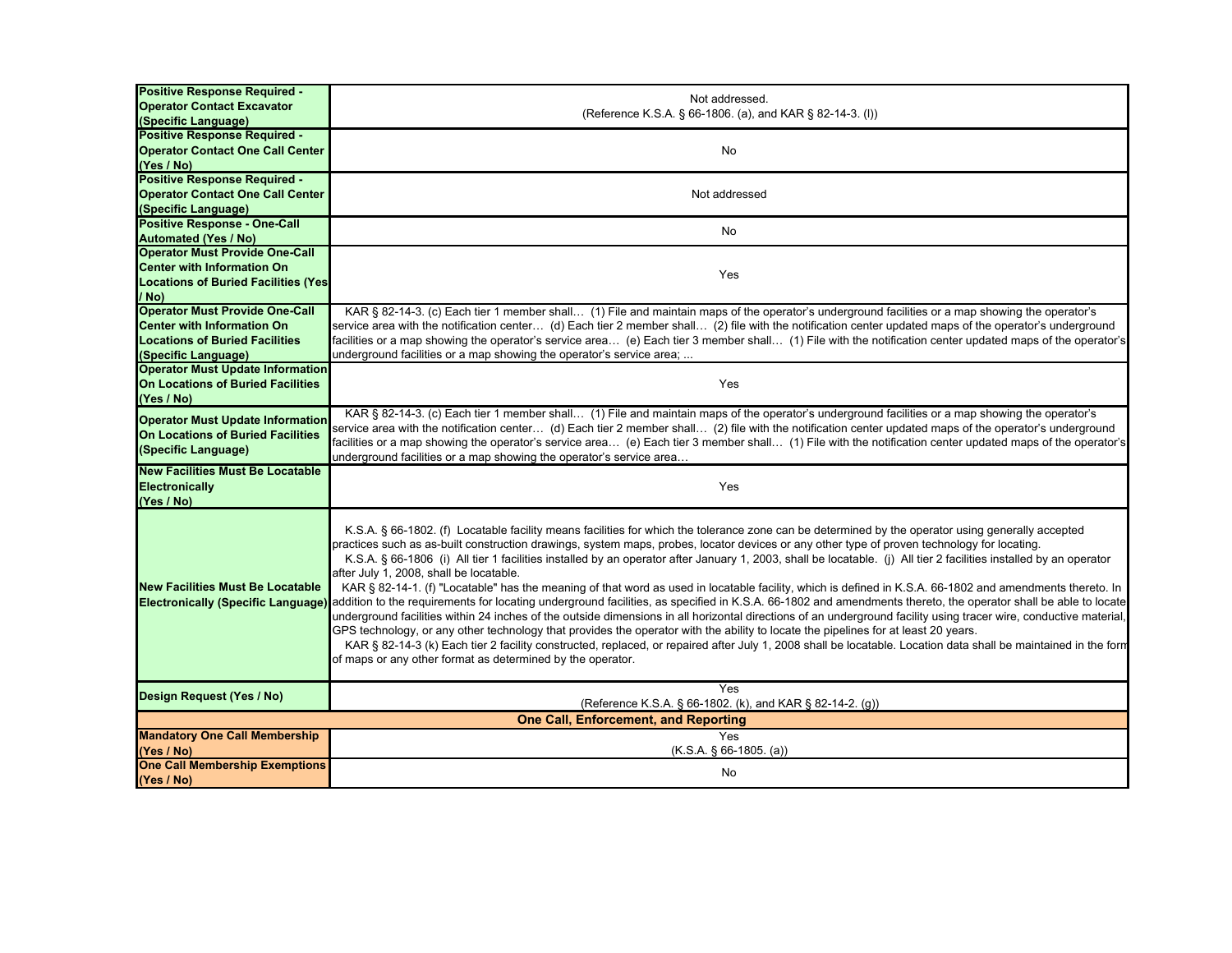| <b>One Call Membership Exemptions</b><br>(Specific Language)                                     | Not addressed.<br>(Reference K.S.A. § 66-1805. (a) This act recognizes the establishment of a single notification center for the state of Kansas. Each operator who has an<br>underground facility shall become a member of the notification center. Also reference KAR § 82-11-4. The federal rules and regulations titled<br>Transportation of Natural and Other Gas by Pipeline: Minimum Federal Safety Standards, 49 C.F.R. Part 192  are adopted by reference Per 49 CFR<br>Part 192.614(b)  an operator must perform the duties of paragraph (c)(3) of this section through participation in a one-call system, if that one-call system is<br>a qualified one-call system.)                                                                                                                                                                                                                                                                                                                                                                                                                                                                                                                                                                                                                                                                                                                                                                                                                                                                                                                                                                                                                                                                                                                                                                                                                                                                                                                                       |
|--------------------------------------------------------------------------------------------------|-------------------------------------------------------------------------------------------------------------------------------------------------------------------------------------------------------------------------------------------------------------------------------------------------------------------------------------------------------------------------------------------------------------------------------------------------------------------------------------------------------------------------------------------------------------------------------------------------------------------------------------------------------------------------------------------------------------------------------------------------------------------------------------------------------------------------------------------------------------------------------------------------------------------------------------------------------------------------------------------------------------------------------------------------------------------------------------------------------------------------------------------------------------------------------------------------------------------------------------------------------------------------------------------------------------------------------------------------------------------------------------------------------------------------------------------------------------------------------------------------------------------------------------------------------------------------------------------------------------------------------------------------------------------------------------------------------------------------------------------------------------------------------------------------------------------------------------------------------------------------------------------------------------------------------------------------------------------------------------------------------------------------|
| <b>One-Call Law Addresses Board</b><br>Make-Up (Yes / No)                                        | Yes                                                                                                                                                                                                                                                                                                                                                                                                                                                                                                                                                                                                                                                                                                                                                                                                                                                                                                                                                                                                                                                                                                                                                                                                                                                                                                                                                                                                                                                                                                                                                                                                                                                                                                                                                                                                                                                                                                                                                                                                                     |
| <b>One-Call Law Addresses Board</b>                                                              | K.S.A. § 66-1805. (m) On and after July 1, 2009, the notification center's board of directors shall include two members from tier 2 facilities and 1 member                                                                                                                                                                                                                                                                                                                                                                                                                                                                                                                                                                                                                                                                                                                                                                                                                                                                                                                                                                                                                                                                                                                                                                                                                                                                                                                                                                                                                                                                                                                                                                                                                                                                                                                                                                                                                                                             |
| <b>Make-Up (Specific Language)</b>                                                               | from tier 3 facilities.                                                                                                                                                                                                                                                                                                                                                                                                                                                                                                                                                                                                                                                                                                                                                                                                                                                                                                                                                                                                                                                                                                                                                                                                                                                                                                                                                                                                                                                                                                                                                                                                                                                                                                                                                                                                                                                                                                                                                                                                 |
| <b>Separate Body Designated to</b>                                                               |                                                                                                                                                                                                                                                                                                                                                                                                                                                                                                                                                                                                                                                                                                                                                                                                                                                                                                                                                                                                                                                                                                                                                                                                                                                                                                                                                                                                                                                                                                                                                                                                                                                                                                                                                                                                                                                                                                                                                                                                                         |
| <b>Advise Enforcement Authority</b><br>(Yes / No)                                                | No                                                                                                                                                                                                                                                                                                                                                                                                                                                                                                                                                                                                                                                                                                                                                                                                                                                                                                                                                                                                                                                                                                                                                                                                                                                                                                                                                                                                                                                                                                                                                                                                                                                                                                                                                                                                                                                                                                                                                                                                                      |
| <b>Separate Body Designated to</b><br><b>Advise Enforcement Authority</b><br>(Specific Language) | Not addressed.                                                                                                                                                                                                                                                                                                                                                                                                                                                                                                                                                                                                                                                                                                                                                                                                                                                                                                                                                                                                                                                                                                                                                                                                                                                                                                                                                                                                                                                                                                                                                                                                                                                                                                                                                                                                                                                                                                                                                                                                          |
| <b>Penalties / Fines Excavators</b>                                                              |                                                                                                                                                                                                                                                                                                                                                                                                                                                                                                                                                                                                                                                                                                                                                                                                                                                                                                                                                                                                                                                                                                                                                                                                                                                                                                                                                                                                                                                                                                                                                                                                                                                                                                                                                                                                                                                                                                                                                                                                                         |
| (Yes / No)                                                                                       | Yes                                                                                                                                                                                                                                                                                                                                                                                                                                                                                                                                                                                                                                                                                                                                                                                                                                                                                                                                                                                                                                                                                                                                                                                                                                                                                                                                                                                                                                                                                                                                                                                                                                                                                                                                                                                                                                                                                                                                                                                                                     |
| <b>Penalties / Fines Excavators</b><br>(Specific Language)                                       | K.S.A. § 66-1,151. Violation of standards; penalty. Any person who violates any rule or regulation adopted pursuant to this act, or any rule and regulatio<br>adopted by the commission and in effect on July 1, 1969, shall be subject to a civil penalty not to exceed \$25,000 for each violation for each day that the<br>violation persists. However, the maximum civil penalty shall not exceed \$1,000,000 for any related series of violations.<br>K.S.A. § 66-1812. Any person to whom this act applies, who violates any of the provisions contained in this act, shall be subject to civil penalties and<br>njunctive relief as set out in K.S.A. 66-1,151, and amendments thereto, and any remedies established in rules and regulations promulgated by the state<br>corporation commission in support of this act.<br>KAR § 82-14-6. (a) After investigation, if the commission staff believes that there has been a violation or violations of K.S.A. 66-1801 et seq. and<br>amendments thereto or any regulation or commission order issued pursuant to the Kansas underground utility damage prevention act and the commission<br>staff determines that penalties or remedial action is necessary to correct the violation or violations, the commission staff may serve a notice of probable<br>noncompliance on the person or persons against whom a violation is alleged (b) Any notice of probable noncompliance issued under this regulation may<br>include the following: … (3) any proposed remedial action or penalty assessments, or both, requested by the commission staff. … (h) If any violation resultin<br>in a notice of probable noncompliance is not settled with a consent agreement, a penalty order may be issued by the commission no sooner than 30 days<br>after the respondent has been served with a notice of probable noncompliance. (i) The respondent shall remit payment for any civil assessments imposed<br>by a penalty order within 20 days of service of the order. |
| <b>Penalties / Fines Operators</b><br>(Yes / No)                                                 | Yes                                                                                                                                                                                                                                                                                                                                                                                                                                                                                                                                                                                                                                                                                                                                                                                                                                                                                                                                                                                                                                                                                                                                                                                                                                                                                                                                                                                                                                                                                                                                                                                                                                                                                                                                                                                                                                                                                                                                                                                                                     |
| <b>Penalties / Fines Operators</b><br>(Specific Language)                                        | K.S.A. § 66-1,151. Violation of standards; penalty. Any person who violates any rule or regulation adopted pursuant to this act, or any rule and regulatio<br>adopted by the commission and in effect on July 1, 1969, shall be subject to a civil penalty not to exceed \$25,000 for each violation for each day that the<br>violation persists. However, the maximum civil penalty shall not exceed \$1,000,000 for any related series of violations.<br>K.S.A. § 66-1812. Any person to whom this act applies, who violates any of the provisions contained in this act, shall be subject to civil penalties and<br>njunctive relief as set out in K.S.A. 66-1,151, and amendments thereto, and any remedies established in rules and regulations promulgated by the state<br>corporation commission in support of this act.<br>KAR § 82-14-6. (a) After investigation, if the commission staff believes that there has been a violation or violations of K.S.A. 66-1801 et seq. and<br>amendments thereto or any regulation or commission order issued pursuant to the Kansas underground utility damage prevention act and the commission<br>staff determines that penalties or remedial action is necessary to correct the violation or violations, the commission staff may serve a notice of probable<br>noncompliance on the person or persons against whom a violation is alleged (b) Any notice of probable noncompliance issued under this regulation may<br>include the following:  (3) any proposed remedial action or penalty assessments, or both, requested by the commission staff.  (h) If any violation resultin<br>in a notice of probable noncompliance is not settled with a consent agreement, a penalty order may be issued by the commission no sooner than 30 days<br>after the respondent has been served with a notice of probable noncompliance. (i) The respondent shall remit payment for any civil assessments imposed<br>by a penalty order within 20 days of service of the order.   |
| Penalties / Fines Other (Yes / No)                                                               | Yes                                                                                                                                                                                                                                                                                                                                                                                                                                                                                                                                                                                                                                                                                                                                                                                                                                                                                                                                                                                                                                                                                                                                                                                                                                                                                                                                                                                                                                                                                                                                                                                                                                                                                                                                                                                                                                                                                                                                                                                                                     |